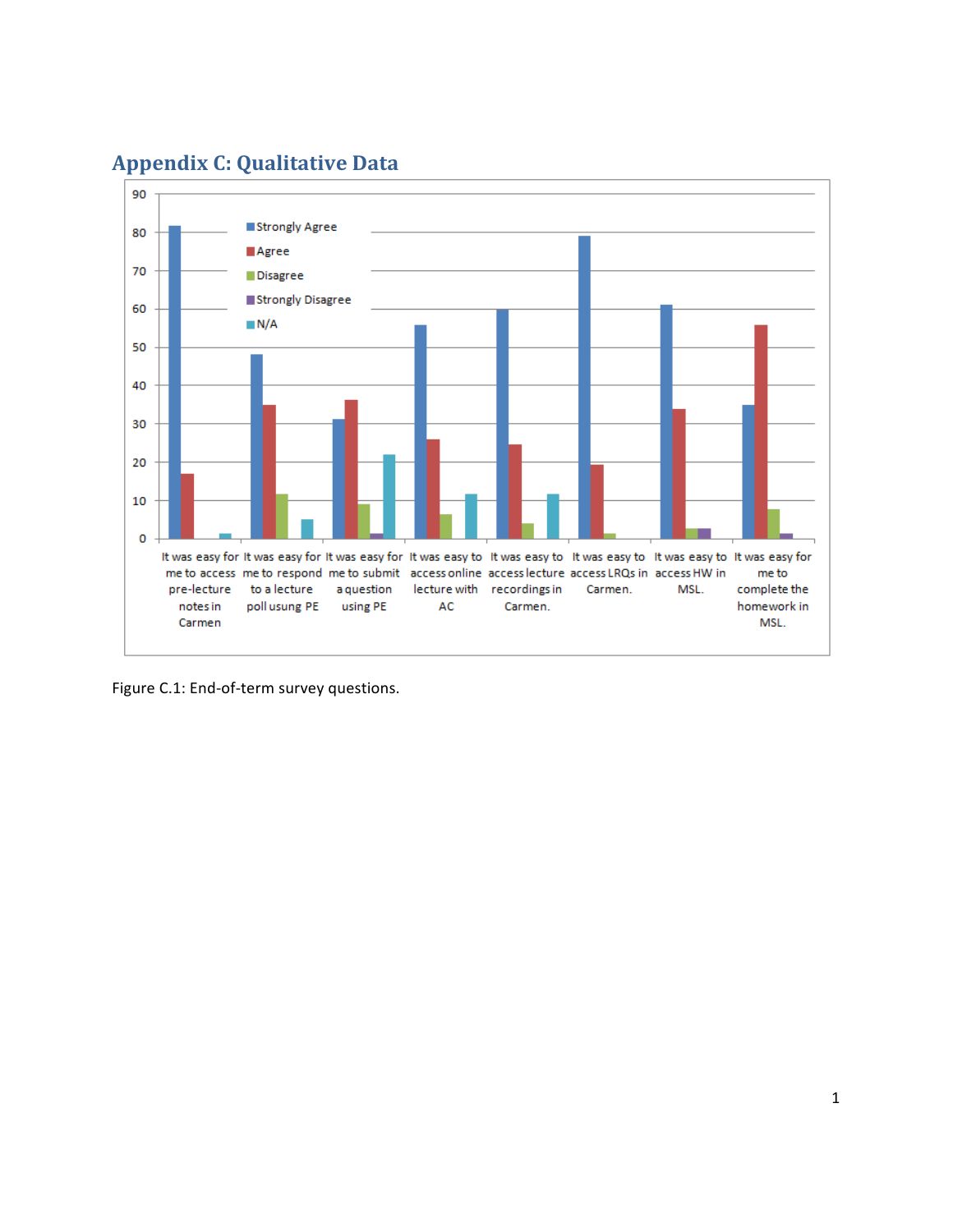

Figure C.2: End-of-term survey questions, continued.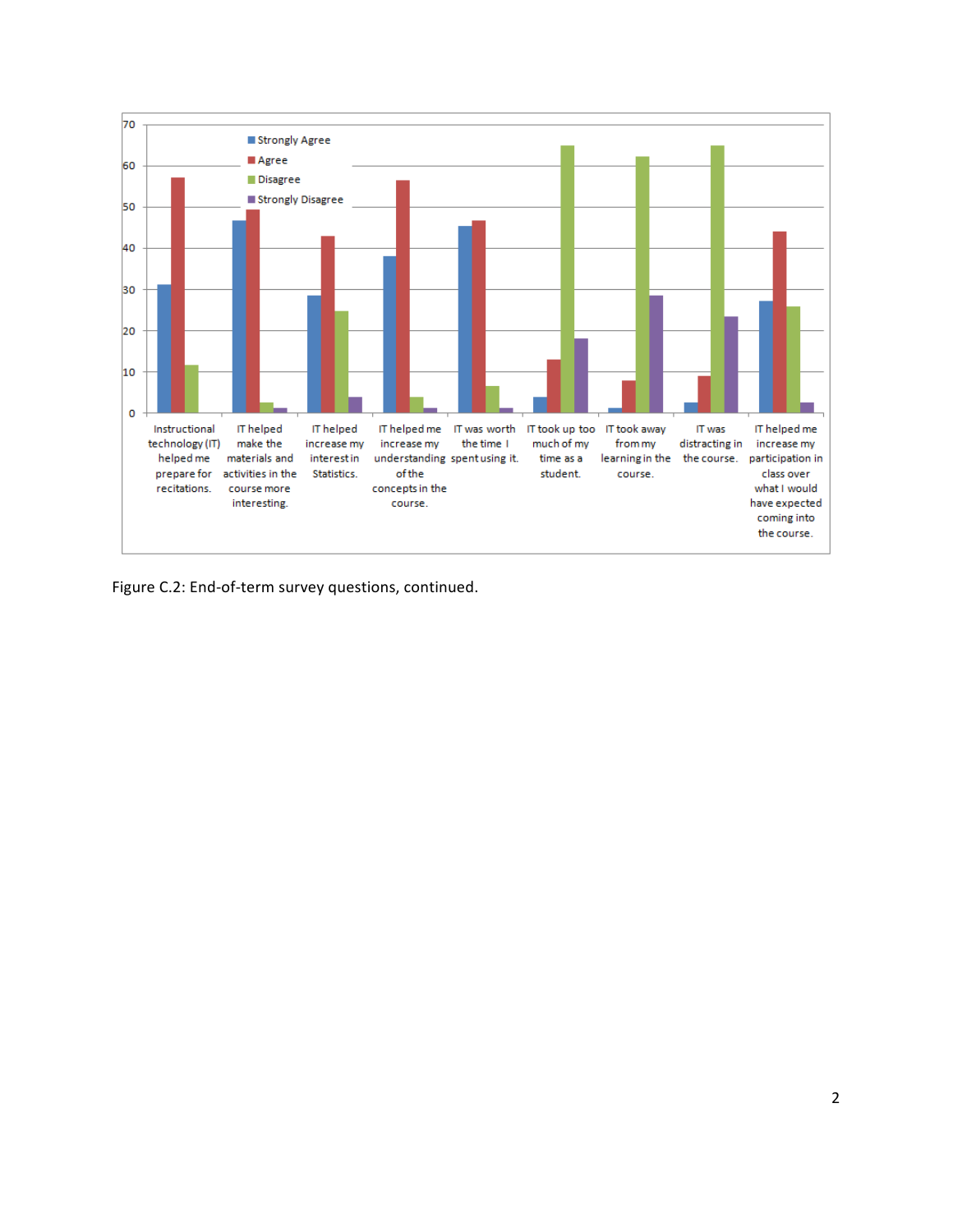

Figure C.3: End-of-term survey questions, continued.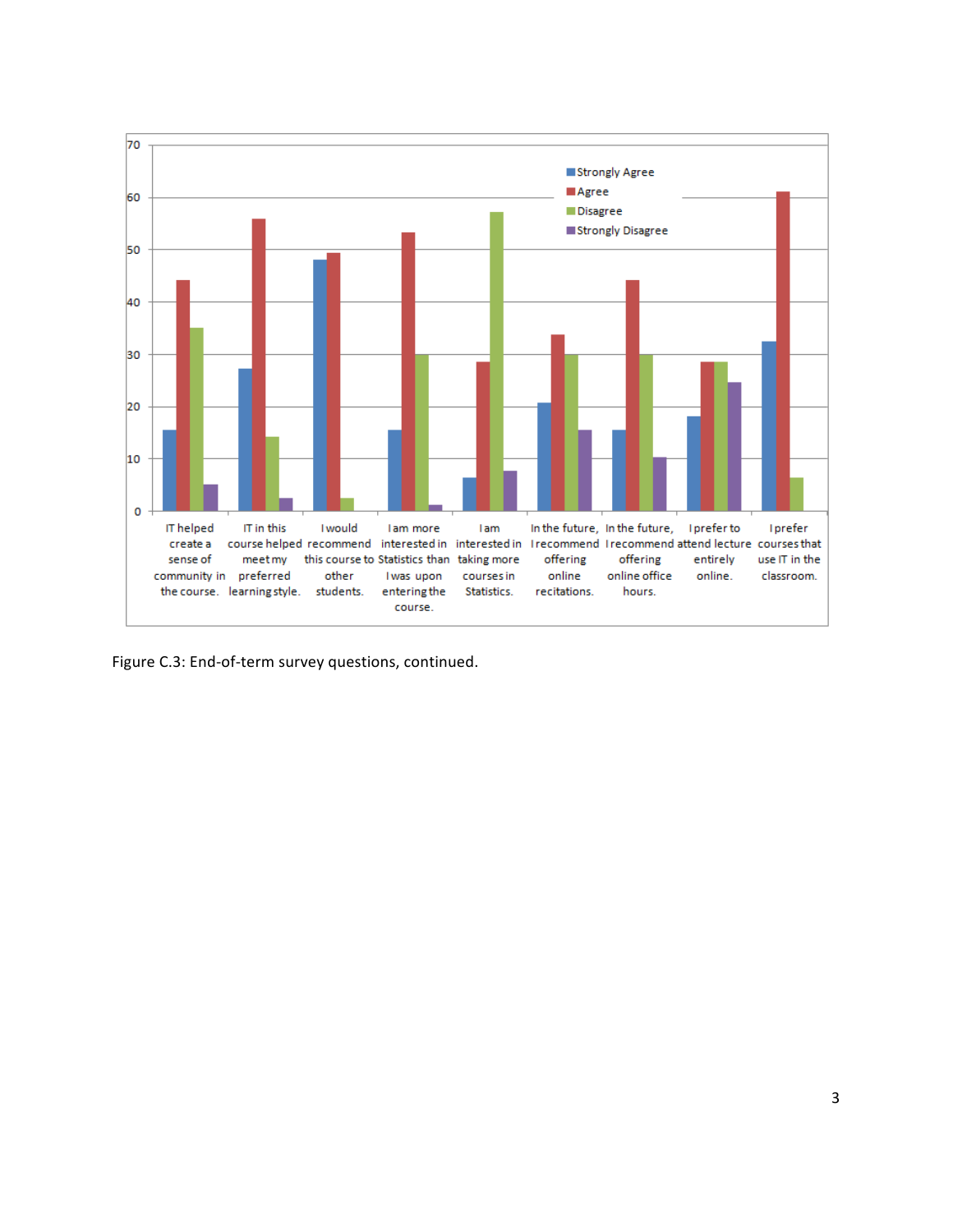## **Student Quotes from End-of-Term Survey**

- "On days with bad weather, I could still attend lecture... without being miserable trekking across a cold, wet campus."
- "I enjoyed the use of Adobe Connect and the other technologies. I think these should be used in other classes as well."
- "Technology made the class very convenient for a busy college student lifestyle and...(sic) way better."
- "I really loved how if I didn't understand a lecture, I could just go back and re-watch the lecture since they are all online. ... I also enjoyed being able to watch class on my laptop sitting in my bedroom with a cup of coffee, in my pajamas. I learn better when I am comfortable, especially with morning classes."
- "It was a hard course, but 'instructional technology' really made the class more manageable."
- "Adobe Connect was a great alternative to going to class and was still extremely beneficial to my statistics education."
- "The online technology really helped to aid my learning process."
- "I would recommend this course to another student ... based on the instructional technology alone."
- "The online recordings...made it too easy to skip class."
- "There were many occasions in which we had to stop class to address problems with Adobe Connect, etc. This was extremely distracting and I did not have the patience for it."
- "This course did not fit my needs and learning style."
- "The lecture review quizzes...[were] major overkill on the topics and I think it was a waste of time."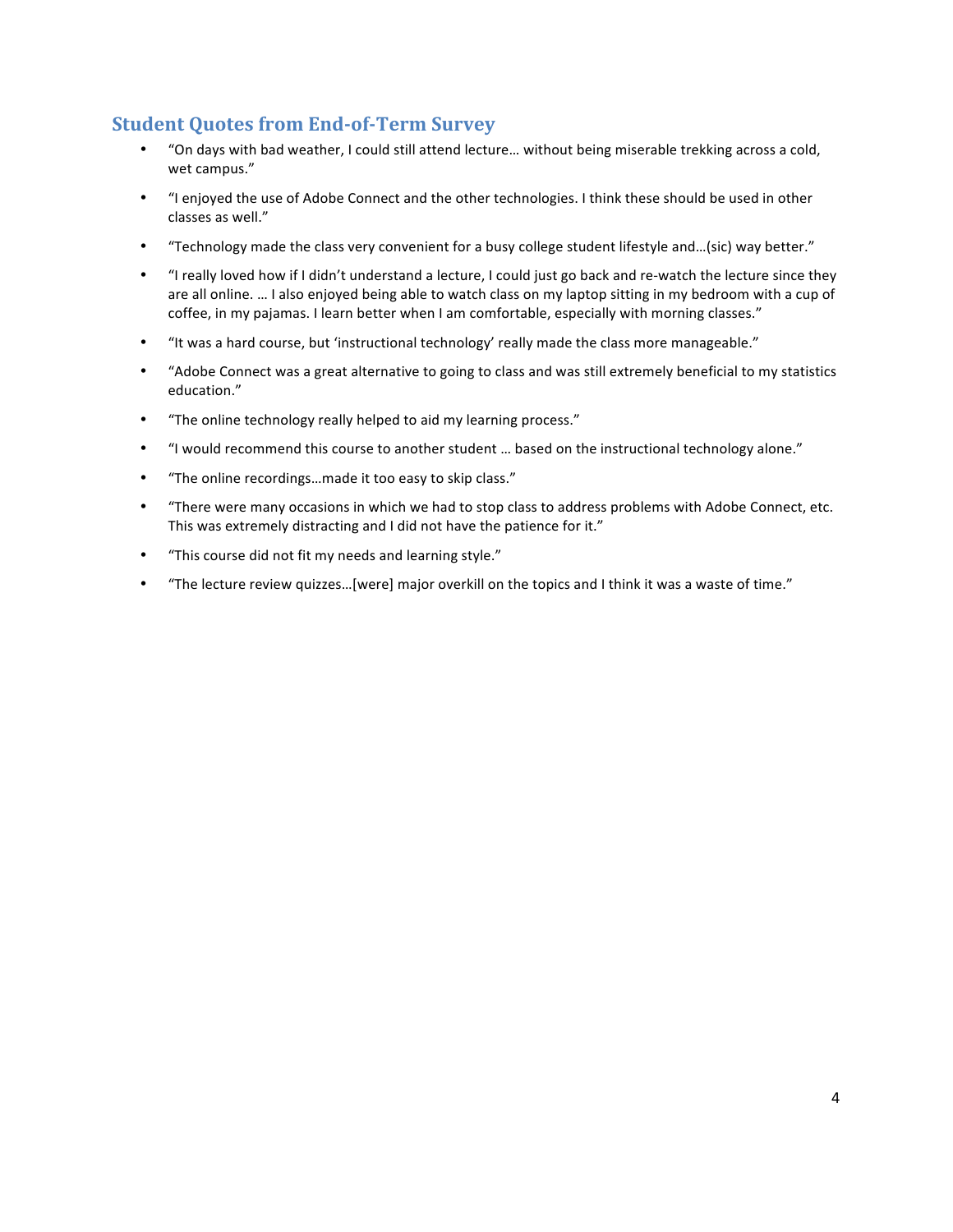## **Student Quotes from Focus Groups**

- "[The recording isn't the same as being in the room because of] the human interaction. Physically seeing Dr. Miller engage with the students and engaging with [Risser] is something you don't get with a computer. You pick up on it but you don't actually see it."
- "The only difference [between attending face to face and synchronously] was the engagement with other students. However, I still felt involved and connected with the class when I would [attend synchronously] at my apartment by myself."
- "[Poll Everywhere] made me feel really involved in the class. It kind of felt like high school, when the teacher would write a problem on the board and you would walk up and do it. I felt like I was walking up to the board and solving a problem, but using my cell phone."
- "I think there would have been a stronger sense of community if we were in one big lecture hall. There might not be a huge difference, but at least you might recognize some faces or sit next to the same person and get a study group or something."
- "For the quizzes, since they were only scored for participation and not accuracy, towards the end of the quarter I just guessed on them. It's just kind of pointless to take them because I'm just guessing just for the participation points."
- "[I would suggest] adding more poll questions into the lecture, because it would keep people paying attention and make them a lot more focused."
- "I might disagree with that, because sometimes the polls take up a lot of time. [This] takes away from actual content material, which is more important. I wouldn't put too many more, but I do think it is good to keep people engaged. Don't overdo the polls."
- "The first time I decided to try Adobe Connect, I was a little skeptical, [but] I really liked it because you could see [Dr. Miller] working out the problems as you were trying to do them too. I liked the fact that you could ask questions if you needed to [without] having to stop the entire class."
- "I would agree. I don't like raising my hand or asking questions out loud in class but with Adobe Connect [I could] just type it in my question. It's not really like you're interrupting the class, and you don't have to speak in front of everyone."
- "I'm a fifth year senior, and I haven't had a class like [Stat 145] before—I thought it was really neat. It's an improvement on technology, something I haven't seen in any other class I've taken. I wish more of my classes offered it."
- "I liked the polls; they were a fun way to make sure you understand [the material]. If you get the answer wrong, nobody knows who put the answer in, so [you don't have the embarrassment like] when you raise your hand and pick the wrong choice. That was good."
- "It would be nice to know before you sign up for this class that it's going to be a technology-heavy class; they didn't really tell us that."
- "I might as well be taking an online class."